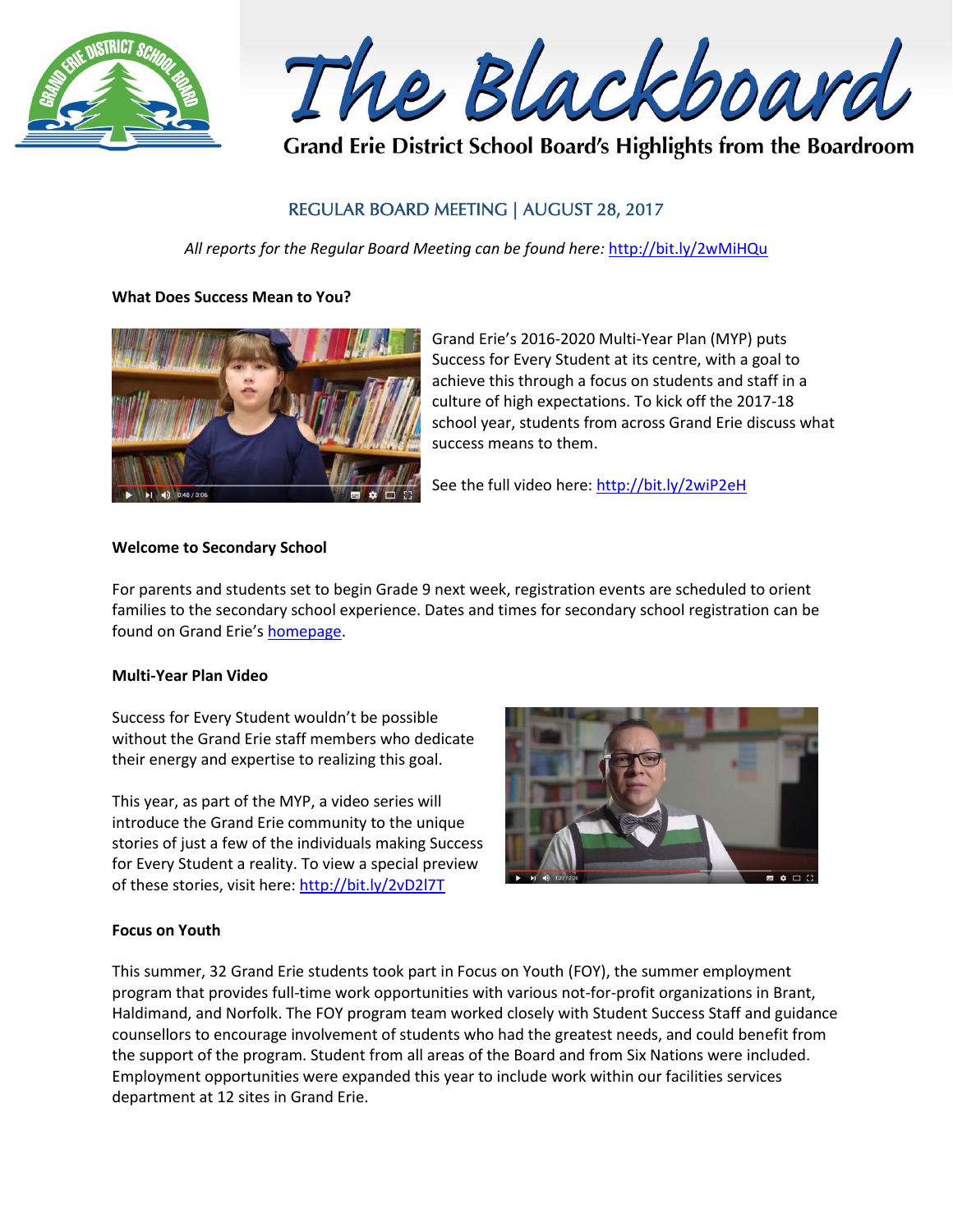## **Grand Erie's Website Gets a New Look**

This summer, Grand Erie's website was updated in order to improve design and functionality. These changes give the website a new overall look and feel, while allowing for better dissemination of system and school news, and the integration of social media. The website is also AODA compliant in accordance with the Accessibility for Ontarians with Disabilities Act, and streamlines content to whichever device you're using. The staff portal will be updated in mid-September.

## **Camp SAIL**



It's been another summer of adventures in learning as Camp SAIL gave elementary students an opportunity to continue building math and literacy skills during the break. Designed to bridge the gap between the end of the school year and the start of a new grade, Camp SAIL reintroduces students to the routine of a school day while boosting knowledge in these vital subject areas.

For photos and videos of the summer learning which took place at seven Grand Erie elementary schools, check out #GECampSail2017 on Twitter.

### **Multi-Year Plan Communication Evaluation**

Grand Erie's Multi-Year Plan was officially launched last August. In spring 2017, a series of nine focus groups were held to assess the MYP's implementation during its first year. The focus groups took place in each region of the board, with participation from teachers, school administrators, and CUPE members. The feedback that was received is shaping the Board's next steps in building awareness and understanding of the MYP, as well as to help staff connect with it. The full report is available on pages 15-30 the [agenda package.](http://www.granderie.ca/application/files/1315/0368/7382/2017_08_28_Board_Package.pdf)



### **ADDITIONAL ITEMS**

**Approval of minutes:** Trustees approved the minutes of June 26, 2017 (Regular Board).

**Major Construction Update:** An additional at Thompson Creek Elementary School, redevelopment of Fairview Avenue Public School, and renovations to Hospitality and Tourism program space at Pauline Johnson C & VS the focus of the Major Construction Project Report.

### **Trustees also received the following reports/updates:**

- Proposed Brant/Brantford Secondary ARC
- 2017-2018 Committee of the Whole and Regular Board Proposed Schedules of Agenda items
- OPSBA Membership Fee for 2017-2018
- Capital Priorities Project Funding Submissions